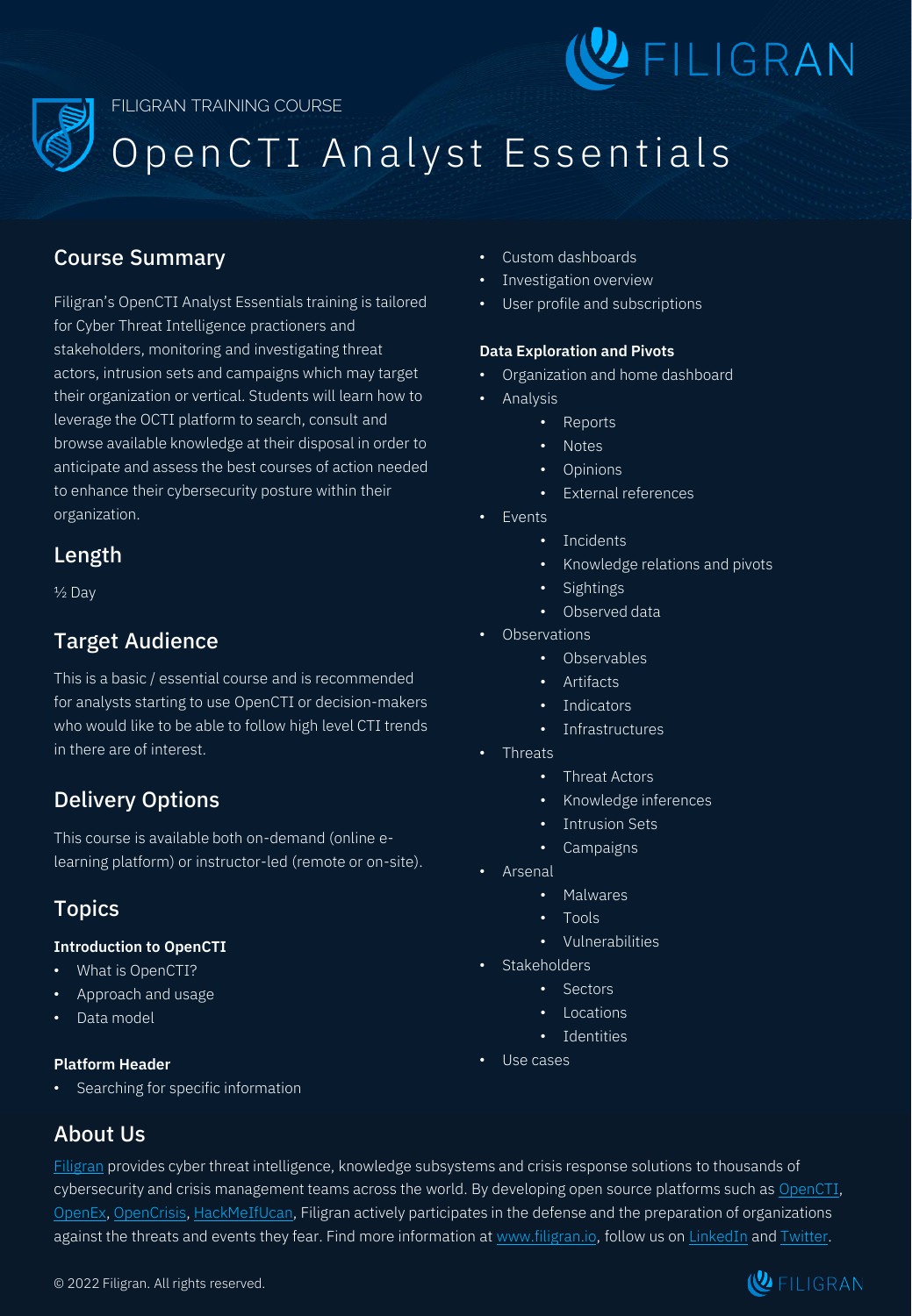

# Open CTI Analyst Advanced

## Course Summary

Filigran's OpenCTI Analyst Advanced training is tailored for Cyber Threat Intelligence practioners, incident responders and cybersecurity stakeholders, investigating and producing data about threat actors, intrusion sets and campaigns which may target their organization or vertical. Students will learn how to leverage the OCTI platform to capitalize, enrich and disseminate knowledge in order to detect and prepare their organizations to future incidents and large-scale attacks while improving the cybersecurity posture within their organization.

## Length

1 Day

## Target Audience

This is an advanced course and is recommended for analysts who already know OpenCTI basics or CSIRT / SOC teams which would like to be able to use OpenCTI to handle incidents and threat knowledge.

# Delivery Options

This course is available both on-demand (online elearning platform) or instructor-led (remote or on-site).

# Topics

## **Ingestion and data management**

- Deep understanding of the data ingestion process
	- Architecture and workers
	- De-duplication mechanisms
	- STIX model implementation
- Report construction and capitalization
- Manual creation
- Import using parsers / connectors
- Knowledge creation and update
	- Entities and relationships
	- Enrichment

### **Investigations, dashboards and pivots**

- Workspaces
	- Custom dashboards
	- Investigation and pivots
- Complex queries
	- Relationships screen
	- GraphQL API usage

### **Technical elements**

- Indicators versus observables
	- Modelization and extraction
	- Dependencies with rules
- Nested entities and relationships
- Artifacts management

#### **Knowledge dissemination**

- Feeds
	- TAXII collections
	- CSV feeds
	- Live and raw streams
- **Export** 
	- Single entity
	- Lists

# About Us

[Filigran](https://www.filigran.io/) provides cyber threat intelligence, knowledge subsystems and crisis response solutions to thousands of cybersecurity and crisis management teams across the world. By developing open source platforms such as [OpenCTI](https://www.opencti.io/), [OpenEx,](https://www.openex.io/) [OpenCrisis,](https://www.opencrisis.io/) [HackMeIfUcan,](https://www.hmiuc.io/) Filigran actively participates in the defense and the preparation of organizations against the threats and events they fear. Find more information at [www.filigran.io,](https://www.filigran.io/) follow us on [LinkedIn](https://www.linkedin.com/company/filigran) and [Twitter.](https://twitter.com/FiligranHQ)

© 2022 Filigran. All rights reserved.

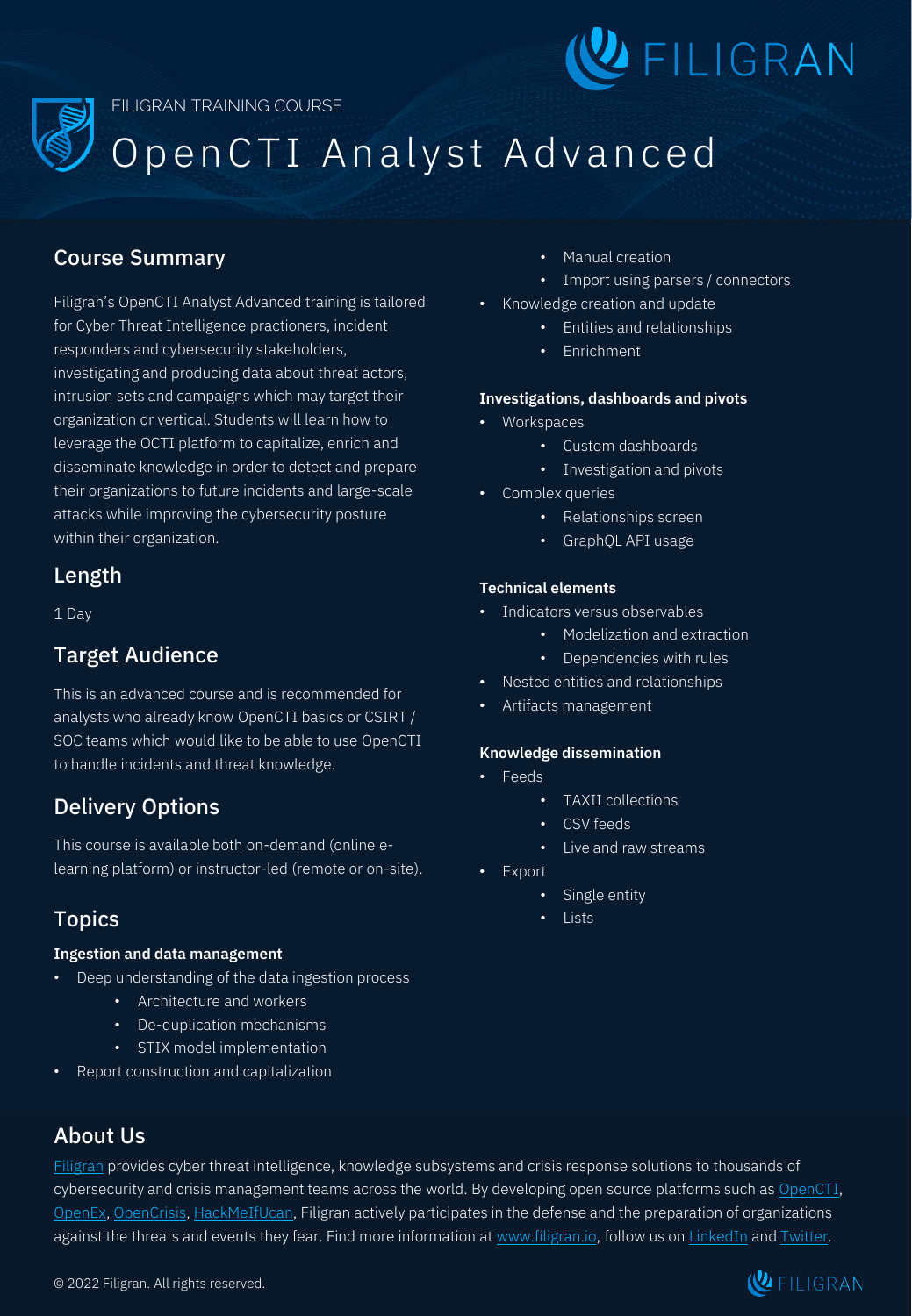

Open CTI Administrator Essentials

## Course Summary

Filigran's OpenCTI Administrator Essentials training is tailored for system administrators, infrastructure owners and technical departments, responsible of maintaining and operating on-premise platform(s). Students will learn how to install, configure and maintain OCTI components and connectors with the aim of maintaining an ecosystem corresponding to the requirements of the teams of analysts and other users of the platform.

## Length

½ Day

## Target Audience

This is an essentials course and is recommended for administrators who are starting deploying and operating OpenCTI and wish to learn the basic installation process and maintenance best practices.

# Delivery Options

This course is available both on-demand (online elearning platform) or instructor-led (remote or on-site).

## Topics

#### **Platform architecture and data ingestion**

- What is OpenCTI?
- Platform architecture overview
- Technical dependencies and databases
	- ElasticSearch
	- Redis
	- S3 bucket / MinIO
	- RabbitMQ
- Internal components
	- Application manager
	- Expiration manager
	- Tasks scheduler
	- Rules engine
	- Synchronization manager
	- Retention manager
	- History manager

#### **Static configuration and parameters**

- Platform configuration
- Dependencies configuration
- Internal stream and Redis trimming

#### **Connectors configuration and workers**

- Connectors basic configuration
- Specific parameters for connectors
- Workers best practices

#### **Installation and production deployment**

- Docker installation
- Manual installation overview
- Production architecture recommendations

#### **Platform runtime configuration and maintenance**

- Global parameters
- Roles and capabilities
- Other configurations
- Data management
- Engines management

# About Us

[Filigran](https://www.filigran.io/) provides cyber threat intelligence, knowledge subsystems and crisis response solutions to thousands of cybersecurity and crisis management teams across the world. By developing open source platforms such as [OpenCTI](https://www.opencti.io/), [OpenEx,](https://www.openex.io/) [OpenCrisis,](https://www.opencrisis.io/) [HackMeIfUcan,](https://www.hmiuc.io/) Filigran actively participates in the defense and the preparation of organizations against the threats and events they fear. Find more information at [www.filigran.io,](https://www.filigran.io/) follow us on [LinkedIn](https://www.linkedin.com/company/filigran) and [Twitter.](https://twitter.com/FiligranHQ)